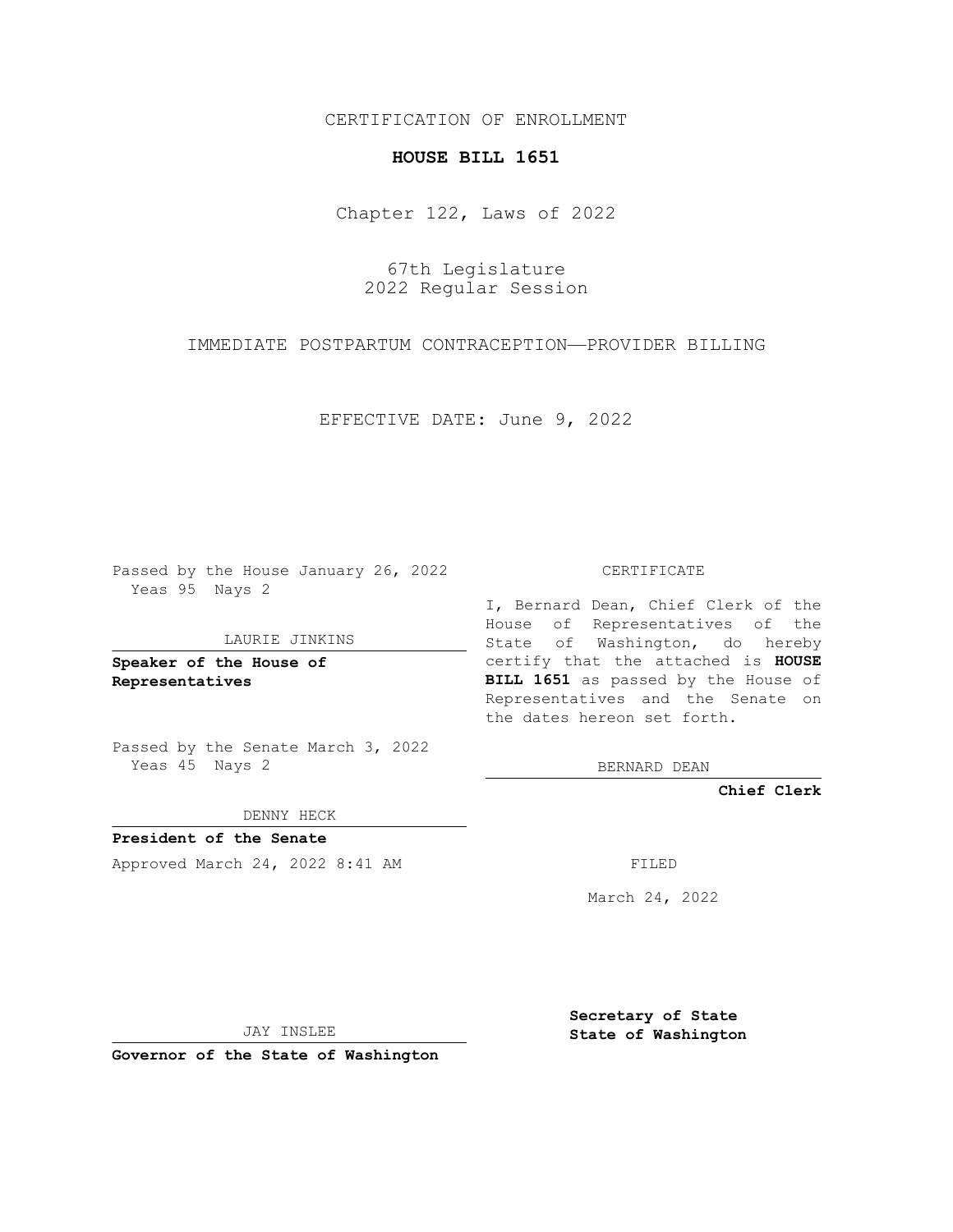## **HOUSE BILL 1651**

Passed Legislature - 2022 Regular Session

# **State of Washington 67th Legislature 2022 Regular Session**

**By** Representatives Thai, Macri, Bateman, Ryu, Berry, Ramel, Duerr, Valdez, Callan, Cody, Davis, Simmons, Bergquist, Kloba, Pollet, Frame, Harris-Talley, and Taylor

Prefiled 12/16/21. Read first time 01/10/22. Referred to Committee on Health Care & Wellness.

 AN ACT Relating to allowing providers to bill separately for immediate postpartum contraception; adding a new section to chapter 41.05 RCW; adding a new section to chapter 48.43 RCW; and creating a new section.4

BE IT ENACTED BY THE LEGISLATURE OF THE STATE OF WASHINGTON:

 NEW SECTION. **Sec. 1.** The legislature finds that healthy birth spacing helps reduce adverse health outcomes for both parents and babies. The legislature further finds that increasing immediate postpartum access to contraception, before a patient is discharged from the hospital or birthing center, is critical to maternal and newborn health and that immediate postpartum contraception is associated with longer contraceptive coverage, fewer unintended pregnancies, and cost savings for payers and health care systems. To help achieve these outcomes, it is the intent of the legislature to increase access to immediate postpartum contraception by requiring commercial health insurers to pay for immediate postpartum contraception separately from the maternity bundle in a manner that mirrors the payment process for immediate postpartum contraception used by the state's medicaid program.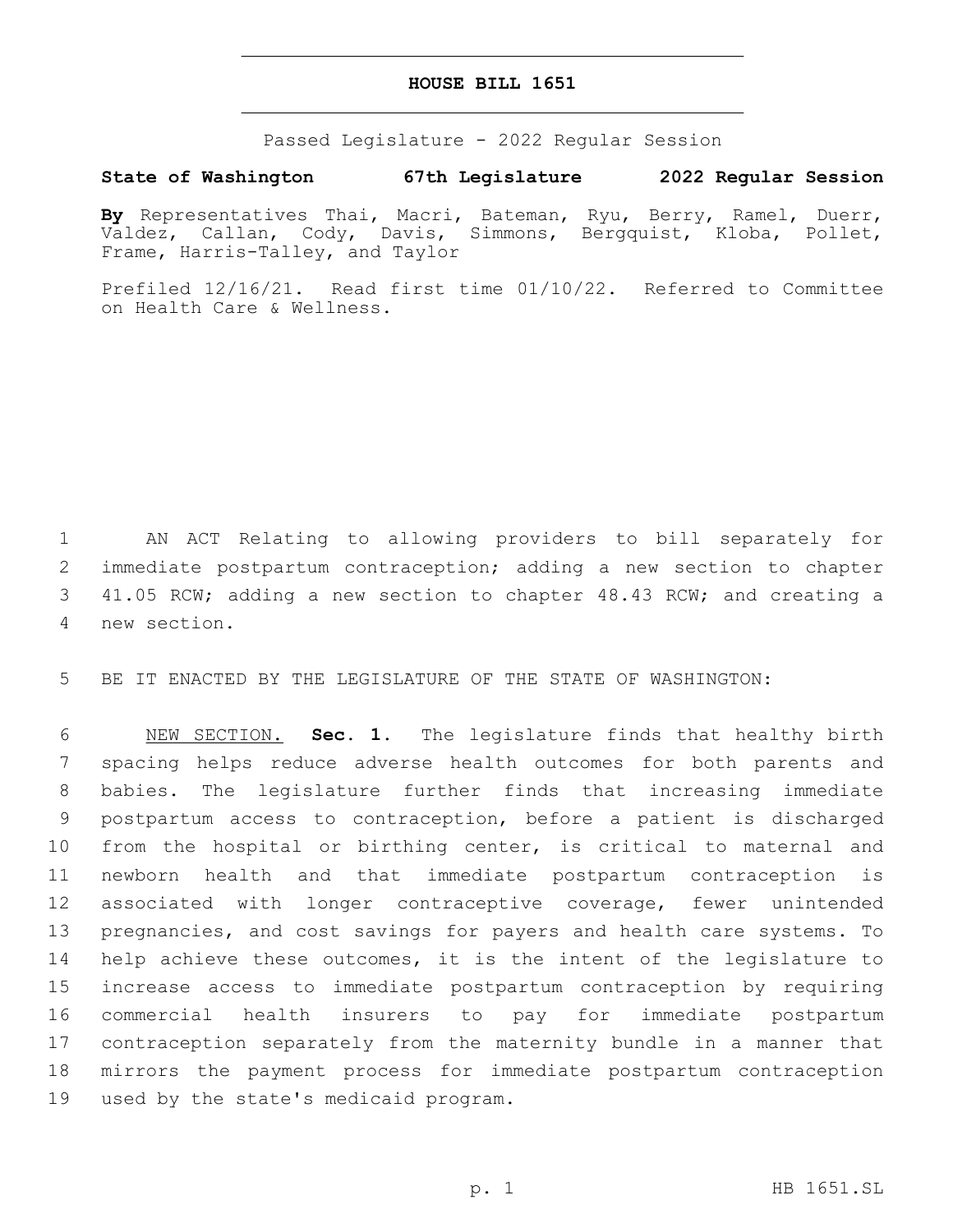NEW SECTION. **Sec. 2.** A new section is added to chapter 41.05 2 RCW to read as follows:

 (1) For births taking place in a licensed hospital or birthing center, a health plan offered to employees and their covered dependents must allow a provider to separately bill for devices, implants, professional services, or a combination thereof, associated with immediate postpartum contraception and may not consider such devices, implants, services, or combinations thereof to be part of 9 any payments for general obstetric procedures.

 (2) For purposes of this section, "immediate postpartum contraception" means the postpartum insertion of intrauterine devices or contraceptive implants performed before the patient is discharged from the hospital or birthing center and includes the devices or 14 implants themselves.

 (3) This section does not apply to facility services associated 16 with immediate postpartum contraception.

 (4) Nothing in this section affects an enrollee's right to directly access women's health care services, including contraceptive 19 services.

 (5) This section applies to health plans issued or renewed on or 21 after January 1, 2023.

 NEW SECTION. **Sec. 3.** A new section is added to chapter 48.43 23 RCW to read as follows:

 (1) For births taking place in a licensed hospital or birthing center, a health plan must allow a provider to separately bill for devices, implants, professional services, or a combination thereof, associated with immediate postpartum contraception and may not consider such devices, implants, services, or combinations thereof to be part of any payments for general obstetric procedures.

 (2) For purposes of this section, "immediate postpartum contraception" means the postpartum insertion of intrauterine devices or contraceptive implants performed before the patient is discharged from the hospital or birthing center and includes the devices or 34 implants themselves.

 (3) This section does not apply to facility services associated 36 with immediate postpartum contraception.

 (4) Nothing in this section affects an enrollee's right to directly access women's health care services, including contraceptive 39 services.

p. 2 HB 1651.SL